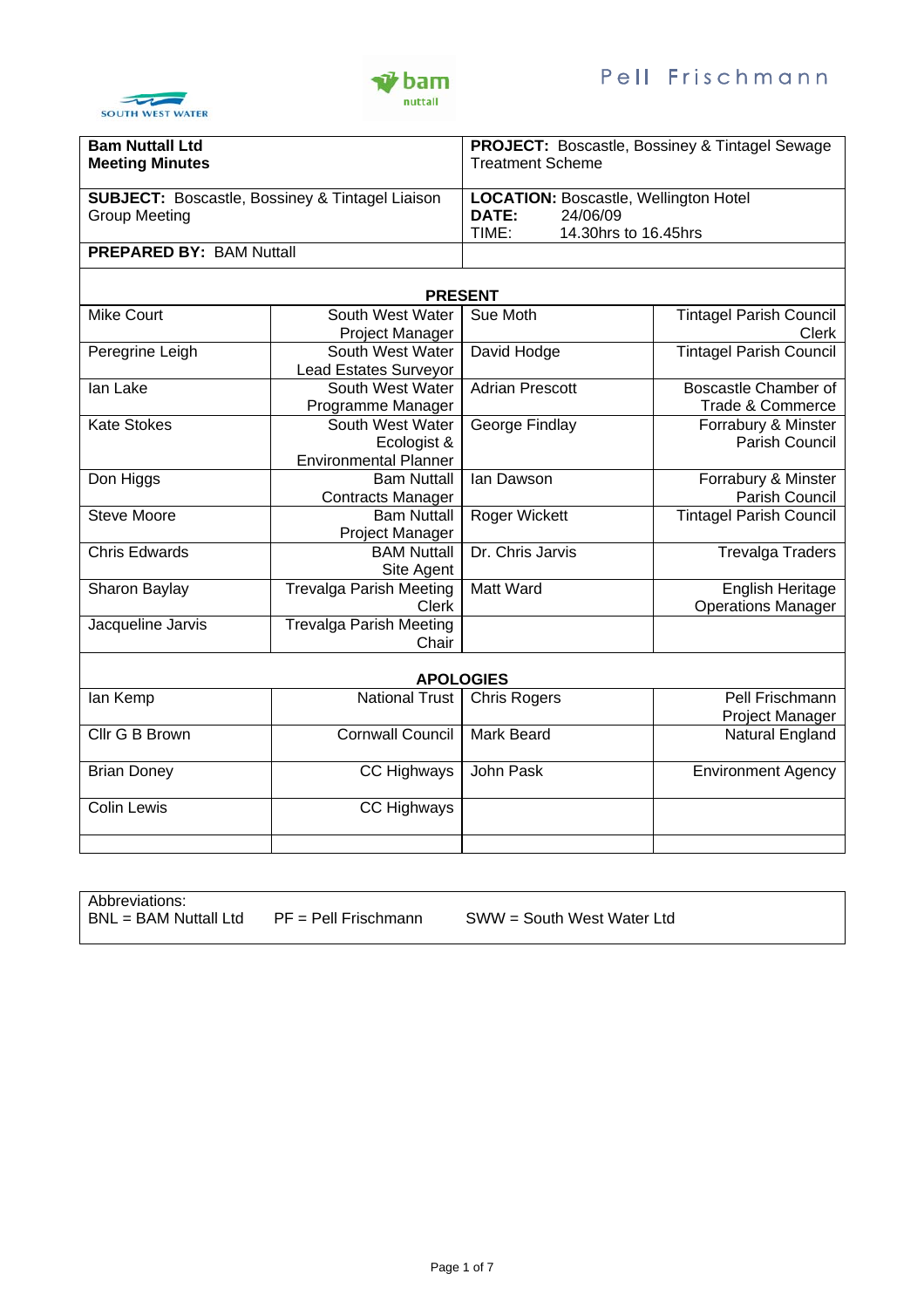



|         |                                                                                                                                                                                                                                                                                                                                                                                                                                                                                                                                                                                                                                                                                                                                     | <b>ACTION</b> |
|---------|-------------------------------------------------------------------------------------------------------------------------------------------------------------------------------------------------------------------------------------------------------------------------------------------------------------------------------------------------------------------------------------------------------------------------------------------------------------------------------------------------------------------------------------------------------------------------------------------------------------------------------------------------------------------------------------------------------------------------------------|---------------|
| 1.0     | <b>INTRODUCTIONS</b>                                                                                                                                                                                                                                                                                                                                                                                                                                                                                                                                                                                                                                                                                                                |               |
| 1.1     | Personal introductions were made of the attendees and apologies<br>recorded.                                                                                                                                                                                                                                                                                                                                                                                                                                                                                                                                                                                                                                                        |               |
| 1.2     | Agreement of last meeting minutes.                                                                                                                                                                                                                                                                                                                                                                                                                                                                                                                                                                                                                                                                                                  |               |
|         | The Minutes of the previous meeting held on 20/05/09 had been<br>distributed prior to the meeting for comment and have been agreed.                                                                                                                                                                                                                                                                                                                                                                                                                                                                                                                                                                                                 |               |
| 1.3     | <b>Actions</b>                                                                                                                                                                                                                                                                                                                                                                                                                                                                                                                                                                                                                                                                                                                      |               |
|         | All actions complete except for items 5.9, 7.1, 7.3, 8.1 and 8.2 that are<br>ongoing.                                                                                                                                                                                                                                                                                                                                                                                                                                                                                                                                                                                                                                               |               |
| 2.0     | <b>PROGRAMME UPDATE</b>                                                                                                                                                                                                                                                                                                                                                                                                                                                                                                                                                                                                                                                                                                             |               |
|         | A revised programme, (Rev G) taking note of local activities including half<br>term week in October, was distributed by S Moore.                                                                                                                                                                                                                                                                                                                                                                                                                                                                                                                                                                                                    |               |
| 2.1     | Archaeology                                                                                                                                                                                                                                                                                                                                                                                                                                                                                                                                                                                                                                                                                                                         |               |
| 2.1.1   | K Stokes introduced SWW's approach to archaeology, stating that as this<br>is a very specialised field, SWW relies on number of archaeological<br>experts for advice from a national to the local level. SWW works<br>particularly closely with the archaeological planning authorities at<br>Cornwall Council.                                                                                                                                                                                                                                                                                                                                                                                                                     |               |
| 2.1.2   | K Stokes confirmed that Cornwall Council Archaeological Department<br>have stated that the preferred method of treating archaeological findings<br>is to record, protect and cover up and leave in situ.                                                                                                                                                                                                                                                                                                                                                                                                                                                                                                                            |               |
| 2.1.2   | <b>Pipelines &amp; Pumping Stations</b>                                                                                                                                                                                                                                                                                                                                                                                                                                                                                                                                                                                                                                                                                             |               |
| 2.1.2.1 | K Stokes informed everyone that geophysical surveys have been<br>undertaken that flag up possible areas that may contain archaeological<br>interest and this will enable pipeline routes to be redirected around these<br>areas where possible.                                                                                                                                                                                                                                                                                                                                                                                                                                                                                     |               |
| 2.1.2.2 | K Stokes informed the Liaison Group that 18 cist graves have been<br>discovered at the Forrabury compound and were catalogued for further<br>investigations as they are of at least County importance. All the graves<br>bar one have been covered with sand and a geotextile to protect them in<br>order for the compound works to continue. The one uncovered grave has<br>been fenced off.                                                                                                                                                                                                                                                                                                                                       |               |
| 2.1.2.3 | S Baylay voiced concerns that the archaeological findings may be<br>destroyed by the works. K Stokes stated that this may not be the case as<br>most can be protected, left in place and recovered, plus it may be<br>possible to redirect the pipeline route around the findings. However, in<br>some cases, this may not be possible. The archaeologists see this as an<br>opportunity to record unknown archaeological finds which are preserved<br>by very detailed records.                                                                                                                                                                                                                                                    |               |
| 2.1.3   | <b>Trevalga WWTW</b>                                                                                                                                                                                                                                                                                                                                                                                                                                                                                                                                                                                                                                                                                                                |               |
| 2.1.3.1 | K Stokes informed that at the Trevalga WWTW site three 'blobs' were<br>identified from the geophysical survey. Following the topsoil strip, a hollow<br>set roundhouse dating to the middle of the bronze age was discovered.<br>This discovery is unique to the SW and will take 2 to 3 weeks to<br>investigate. The investigation is being overseen again by Cornwall<br>Council Archaeological Department, with a report being produced once<br>the investigation is complete. It was noted that it could take months or<br>even years before the final report is issued by Cornwall Council. Other<br>findings on this site include a snapped stone, a boundary and two square<br>stone settings, which are being investigated. |               |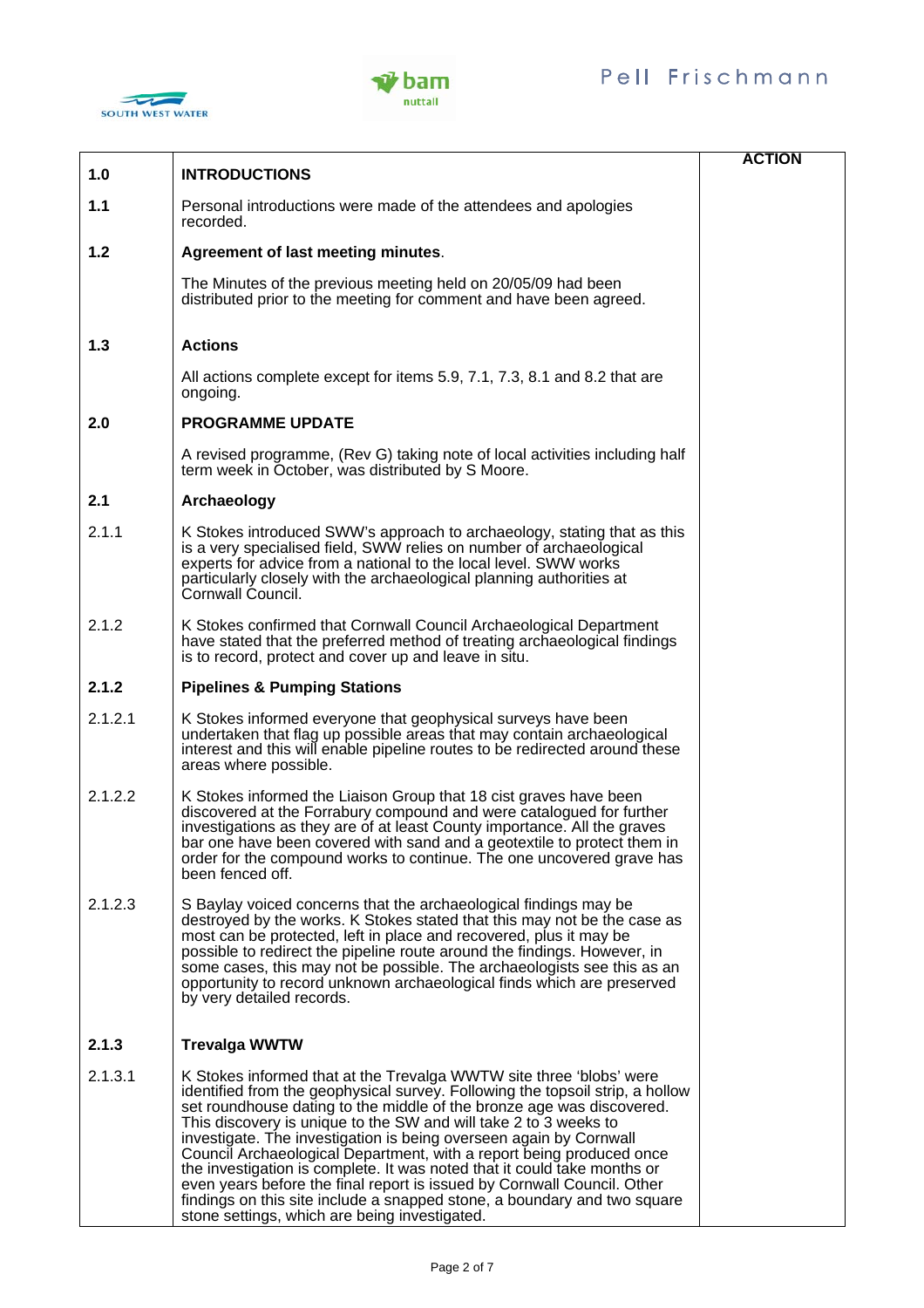



| 2.1.3.2  | Other findings along the route include a truncated ploughed pit, possibly<br>Neolithic 2500BC, which contained a flint point and some burnt animal<br>bone flecks. Two further pits were found with no significant findings.                                                                                                                                                                                                                                                                                                                                             | <b>ACTION</b>                            |
|----------|--------------------------------------------------------------------------------------------------------------------------------------------------------------------------------------------------------------------------------------------------------------------------------------------------------------------------------------------------------------------------------------------------------------------------------------------------------------------------------------------------------------------------------------------------------------------------|------------------------------------------|
| 2.1.3.3  | J Jarvis requested that a copy of the archaeological report be passed to<br>the Liaison Group. K Stokes stated that these are public documents and<br>would be available to all once published. Publication can take many years<br>as the facts are researched in considerable detail.                                                                                                                                                                                                                                                                                   |                                          |
| 2.1.3.4  | J Jarvis requested that a site visit be arranged for the local Trevalga<br>community before the archaeological areas are covered up. S Baylay<br>asked that the Trethevy community is included in this. I Lake stated that<br>Health & Safety issues need to be covered before anything can be<br>arranged.                                                                                                                                                                                                                                                              | <b>SWW</b>                               |
| 2.1.3.5  | M Court informed everyone that an ITN reporter has visited site and that a<br>report may appear on the news within the next few days.                                                                                                                                                                                                                                                                                                                                                                                                                                    |                                          |
| 2.1.3.6  | S Baylay asked if the roundhouse would be destroyed due to the intended<br>works. I Lake stated that the roundhouse would be destroyed by the<br>archaeological investigation. S Moore stated that the archaeologists were<br>more interested in the artefacts that may be found rather than the<br>structure itself. K Stokes stated that it would be preserved by record and<br>there is a very detailed method of doing this.                                                                                                                                         |                                          |
| 2.1.3.7  | M Court stated that the archaeological investigations would delay the<br>works on the WWTW for approximately 2 to 3 weeks.                                                                                                                                                                                                                                                                                                                                                                                                                                               |                                          |
| 2.1.3.8  | S Baylay and R Wickett requested that photos and information of the<br>archaeological findings are made available and posted on the notice<br>boards. S Moore stated that these would be made available after<br>consulting with Cornwall Council Archaeological Department, to ensure<br>that the risk from unauthorised treasure hunters destroying or removing<br>the findings has been sufficiently removed. If required, a site tour could be<br>organised for the local community.                                                                                 | <b>SWWL/BNL</b>                          |
| 2.1.3.9  | J Jarvis stressed that there is mistrust within the community over the<br>archaeological findings. K Stokes stated that SWW did not have internal<br>expertise in archaeology and are being fully advised by Cornwall Council<br>Archaeological Department who are very cautious about announcing the<br>findings due to a serious concern of unauthorised treasure hunters<br>destroying and removing any important artefacts. This is why SWW could<br>not invite people to visit the cyst cemetery. However, a visit to the round<br>house is a very possible option. |                                          |
| 2.1.3.10 | J Jarvis agreed that everything was being handled correctly and honestly<br>and would ensure that this is conveyed this back to the community.                                                                                                                                                                                                                                                                                                                                                                                                                           | <b>Parish</b><br><b>Councils/Meeting</b> |
| 2.2      | <b>Pipelines from Boscastle to Trevalga WWTW</b>                                                                                                                                                                                                                                                                                                                                                                                                                                                                                                                         |                                          |
| 2.2.1    | S Moore reported that for the pipeline from Forrabury to Welltown, the<br>method has been modified to reduce the topsoil strip to a minimum and<br>therefore reduce the risk of disturbing archaeological findings.                                                                                                                                                                                                                                                                                                                                                      |                                          |
| 2.2.2    | Trevalga Hamlet to WWTW is progressing with the installation of the<br>180mm rising main.                                                                                                                                                                                                                                                                                                                                                                                                                                                                                |                                          |
| 2.2.3    | All archaeological findings along the pipeline route are being noted and<br>recorded by Cornwall Council Archaeological Department to enable<br>further investigation at a later date if required.                                                                                                                                                                                                                                                                                                                                                                       |                                          |
| 2.2.4    | G Findlay noticed that the Under Road access was being used more than<br>the agreed main access at Hunters Moon. S Moore stated that the<br>archaeological issues have prevented more use of the Hunters Moon<br>access.                                                                                                                                                                                                                                                                                                                                                 |                                          |
|          |                                                                                                                                                                                                                                                                                                                                                                                                                                                                                                                                                                          |                                          |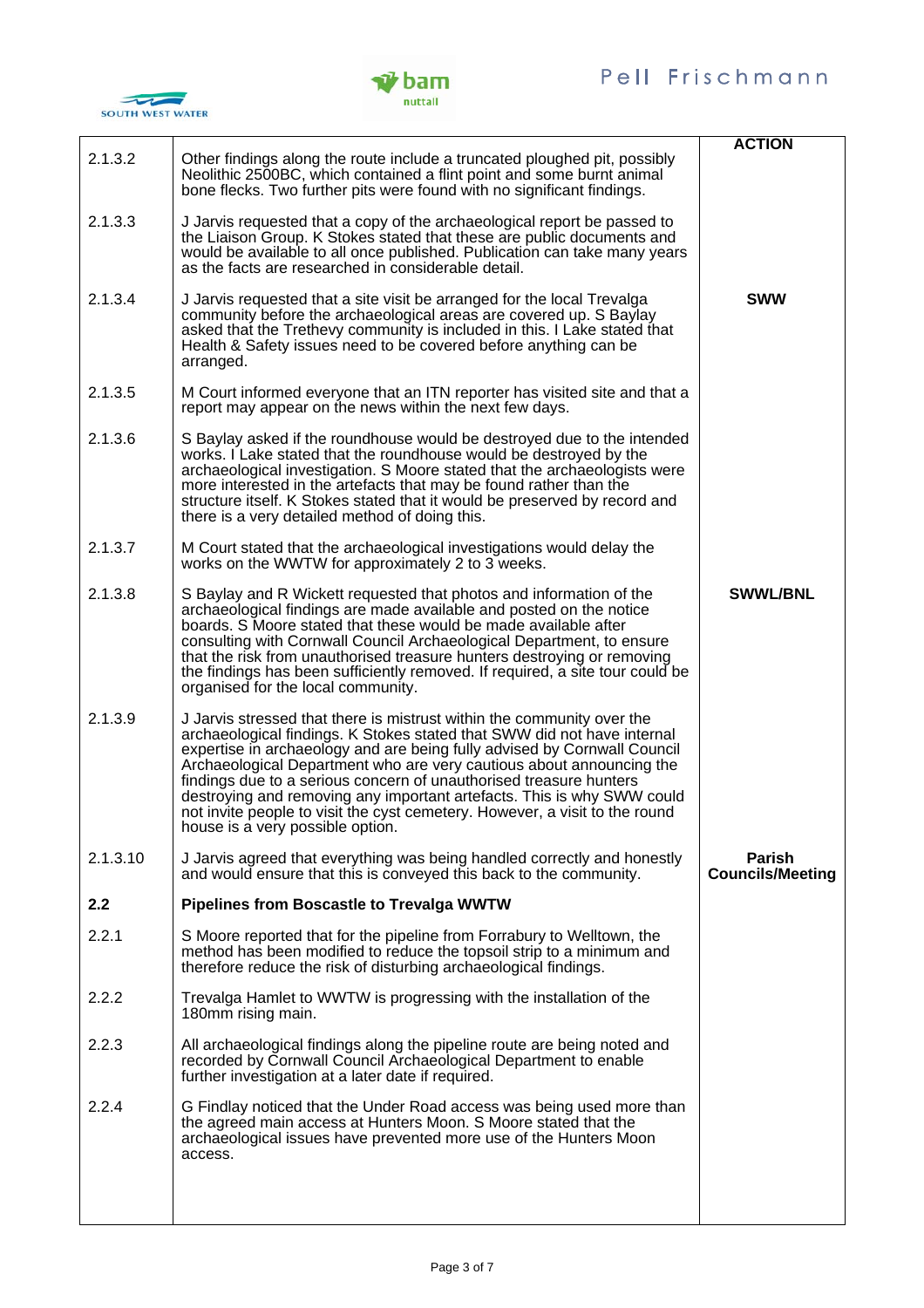





|         |                                                                                                                                                                                                                                                                                                                                                                                                                            | <b>ACTION</b>  |
|---------|----------------------------------------------------------------------------------------------------------------------------------------------------------------------------------------------------------------------------------------------------------------------------------------------------------------------------------------------------------------------------------------------------------------------------|----------------|
| 2.3     | <b>Pipelines from Tintagel to Trevalga WWTW</b>                                                                                                                                                                                                                                                                                                                                                                            |                |
| 2.3.1   | Section of works from WWTW to the Caravan Club entrance is complete<br>and reinstatement underway.                                                                                                                                                                                                                                                                                                                         |                |
| 2.3.2   | Caravan Club entrance to Rocky Valley to commence 29/6/09 with<br>erection of stock proof fencing. Topsoil stripping shall be overseen by<br>Cornwall Council Archaeological Department as will be the case<br>throughout the pipeline route through the fields.                                                                                                                                                           |                |
| 2.3.3   | The pipe route from Rocky Valley to Back Lane has been altered to skirt<br>the outside of a medieval village rather than passing directly through it.                                                                                                                                                                                                                                                                      |                |
| 2.3.4   | G Findlay stated that the Welltown road section should have been started<br>by now. S Moore reported that the start date was missed due to the<br>WWTW road crossing and as such will not start until 5/10/09.                                                                                                                                                                                                             |                |
| 2.4     | <b>Trevalga WWTW</b>                                                                                                                                                                                                                                                                                                                                                                                                       |                |
| 2.4.1   | S Moore reported that the works has been delayed by the archaeological<br>findings, but has been accommodated within the programme contingency.<br>However, the ability to absorb further findings has been significantly<br>reduced and therefore may affect the programme.                                                                                                                                               |                |
| 2.4.2   | D Hodge stated concerns with the amount of concrete and stone being<br>placed at the works compound. S Moored confirmed that the compound<br>would be reinstated to its original field state in accordance with the<br>approved planning drawings.                                                                                                                                                                         |                |
| 2.4.3   | S Baylay asked if a generator was to be used for the site compound at<br>Trevalga WWTW. S Moore confirmed that one would be used and this<br>would run 24hrs. G Findlay stated that the generator used at the<br>Forrabury compound produces negligible noise and is not noticed by the<br>adjacent residents.                                                                                                             |                |
| 2.5     | <b>Pumping Stations</b>                                                                                                                                                                                                                                                                                                                                                                                                    |                |
|         | S Moore reported that all pumping stations were on programme and the<br>first to commence would be Forrabury.                                                                                                                                                                                                                                                                                                              |                |
| 2.5.1   | <b>Forrabury Pumping Station</b>                                                                                                                                                                                                                                                                                                                                                                                           |                |
| 2.5.1.1 | G Findlay requested that if Forrabury could start sooner, it would help with<br>completing it in time for the football season. S Moore informed that BNL<br>were awaiting National Trust access approval. P Leigh asked if Forrabury<br>& Minster Parish Council could email their agreement for early access to<br>enable P Leigh to forward to NT. G Findlay also offered further assistance<br>should this be required. | <b>GF/SWW</b>  |
| 2.5.1.2 | G Findlay requested that the grass verge/hedge line at the site entrance<br>for Forrabury compound be trimmed and a number of large stones just<br>before the entrance, though not disturbed by the site works, be placed<br>back along the hedge line. K Stokes to check ecology before BNL carry<br>out any trimming.                                                                                                    | <b>SWW/BNL</b> |
| 2.5.2   | <b>Bossiney Back Lane Pumping Station</b>                                                                                                                                                                                                                                                                                                                                                                                  |                |
| 2.5.2.1 | No change                                                                                                                                                                                                                                                                                                                                                                                                                  |                |
| 2.5.3   | <b>Boscastle New Road &amp; Harbour Pumping Stations</b>                                                                                                                                                                                                                                                                                                                                                                   |                |
| 2.5.3.1 | No change                                                                                                                                                                                                                                                                                                                                                                                                                  |                |
| 2.5.4   | <b>Tintagel Castle Road &amp; Haven Pumping Stations</b>                                                                                                                                                                                                                                                                                                                                                                   |                |
| 2.5.4.1 | No change                                                                                                                                                                                                                                                                                                                                                                                                                  |                |
|         |                                                                                                                                                                                                                                                                                                                                                                                                                            |                |
|         |                                                                                                                                                                                                                                                                                                                                                                                                                            |                |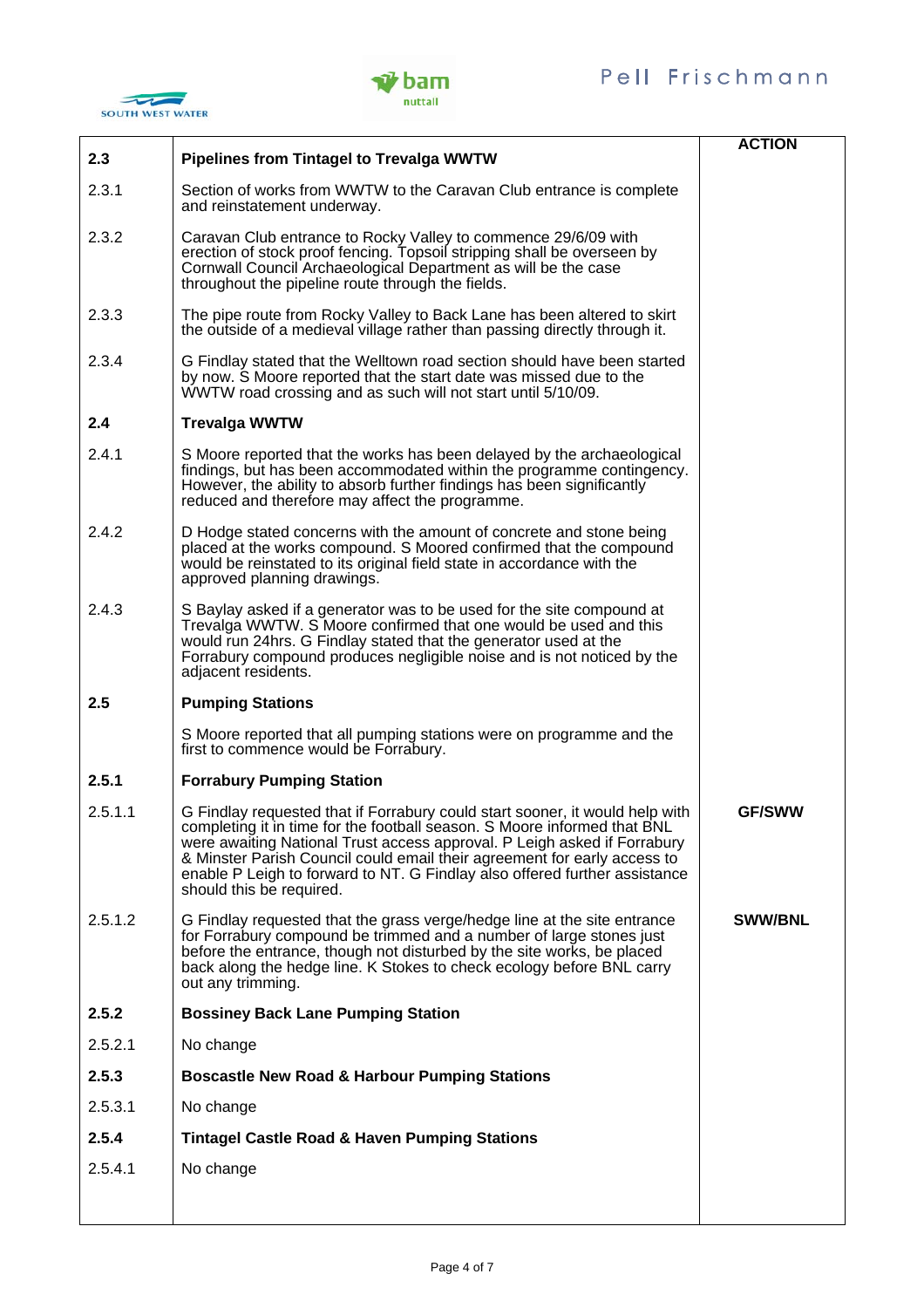



| 2.5.5   | <b>Outfall</b>                                                                                                                                                                                                                                                                                 | <b>ACTION</b>                            |
|---------|------------------------------------------------------------------------------------------------------------------------------------------------------------------------------------------------------------------------------------------------------------------------------------------------|------------------------------------------|
| 2.5.5.1 | S Moore reported that the use of a rope subcontractor was to be<br>investigated and this would result in the majority of the works being<br>undertaken using rope access.                                                                                                                      |                                          |
| 2.5.5.2 | Key date for commencing these works will coincide with the spring tides in<br>August 2009.                                                                                                                                                                                                     |                                          |
| 3.0     | Working hours - No change.                                                                                                                                                                                                                                                                     |                                          |
| 4.0     | <b>Public Health and Safety</b>                                                                                                                                                                                                                                                                |                                          |
| 4.1     | D Higgs re-enforced that the public are required to visit the main site<br>office in order to ensure safe access to any specified areas of the<br>construction site.                                                                                                                           |                                          |
| 4.2     | S Moore requested that the message is sent out to the community to<br>inform them that all issues/concerns/queries are directed to the main site<br>office at Trevalga. At the main office entrance there will be a gateman to<br>direct people to the main office                             | <b>Parish</b><br><b>Councils/Meeting</b> |
| 4.3     | G Findlay asked if the Forrabury compound setup will be for the duration<br>of the project. S Moore stated that this setup shall only be used for the<br>duration of the Forrabury and Boscastle works.                                                                                        |                                          |
| 4.4     | D Hodge questioned where materials will be kept for the pipeline works. S<br>Moore confirmed that storage compounds will be located at Bossiney and<br>Gavercombe Farm, Tintagel, but these will be smaller than Forrabury.                                                                    |                                          |
| 5.0     | <b>Diary of Local Events Update</b>                                                                                                                                                                                                                                                            |                                          |
| 5.1     | It was agreed that BNL would provide a generator for the Boscastle Food,<br>Arts and Crafts Festival, A Prescott to confirm size required.                                                                                                                                                     | <b>AP</b>                                |
|         | A request was also made for a water bowser and power pack for the<br>same event.                                                                                                                                                                                                               | <b>SWW</b>                               |
| 5.2     | S Baylay reminded the Project Team that assistance was offered for the<br>Trevalga Fete and suggested that this could involve the provision of<br>portaloos, but she will confirm after Monday 29/6/09 Fete meeting. S<br>Moore confirmed that BNL would be able to provide these if required. | <b>SB/BNL</b>                            |
| 5.3     | <b>Tintagel Battle of Camlaan</b>                                                                                                                                                                                                                                                              |                                          |
|         | No Change                                                                                                                                                                                                                                                                                      |                                          |
| 5.4     | <b>Tintagel Carnival</b>                                                                                                                                                                                                                                                                       |                                          |
|         | No change                                                                                                                                                                                                                                                                                      |                                          |
| 5.5     | Tintagel 5km Family Fun Run & 10km Road Race Challenge                                                                                                                                                                                                                                         |                                          |
|         | No Change                                                                                                                                                                                                                                                                                      |                                          |
| 5.6     | Duck Race                                                                                                                                                                                                                                                                                      |                                          |
|         | No change                                                                                                                                                                                                                                                                                      |                                          |
| 5.7     | <b>Harbour Festival</b>                                                                                                                                                                                                                                                                        |                                          |
|         | No change                                                                                                                                                                                                                                                                                      |                                          |
| 6.0     | <b>Considerate Constructors Scheme</b>                                                                                                                                                                                                                                                         |                                          |
|         | S Moore stated that there had been no calls to the Considerate<br>Constructors hotline since the start of the scheme.                                                                                                                                                                          |                                          |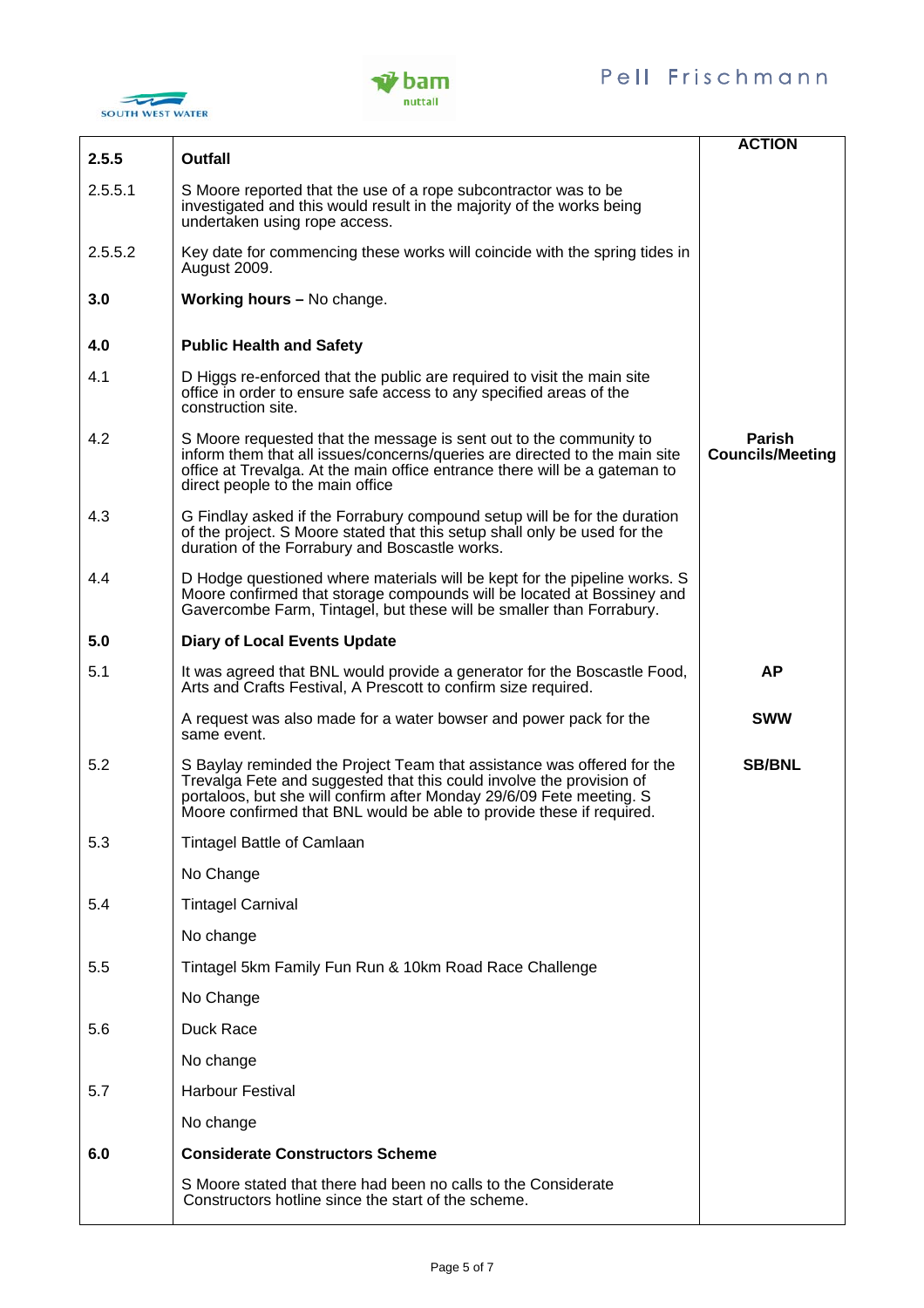



| 6.1   | <b>School Visits</b>                                                                                                                                                                                                                                                                                                      | <b>ACTION</b>  |
|-------|---------------------------------------------------------------------------------------------------------------------------------------------------------------------------------------------------------------------------------------------------------------------------------------------------------------------------|----------------|
|       | S Moore confirmed BNL will visit Tintagel Primary School on 15 July at<br>14:30 and Boscastle Primary School on 16 July at 9:30, to emphasise a<br>safety message to school children.                                                                                                                                     | <b>BNL</b>     |
| 6.2   | <b>Newsletters</b>                                                                                                                                                                                                                                                                                                        |                |
|       | S Moore confirmed a newsletter has been produced and is on the website<br>plus the newly installed notice boards. The July Newsletter will be issued<br>the first week of July.                                                                                                                                           | <b>BNL</b>     |
| 6.3   | <b>Letter Drops</b>                                                                                                                                                                                                                                                                                                       |                |
| 6.3.1 | Several have been completed to those directly affected by the present<br>works and letter drops will be on going throughout the project. S Moore<br>stated that BNL would be grateful for any feedback if anyone has been<br>missed out.                                                                                  |                |
| 6.3.2 | J Jarvis offered to help to distribute letters to the community that may<br>have been missed. BNL would like to take up this offer of help.                                                                                                                                                                               | <b>BNL</b>     |
| 6.3.3 | S Baylay and D Hodge stated that they had received a letter regarding<br>disruption to their water supply. S Moore stated that this was not related<br>to the project but would arrange to investigate its origin.                                                                                                        | <b>SWW/BNL</b> |
| 6.4   | <b>Web Page</b>                                                                                                                                                                                                                                                                                                           |                |
| 6.4.1 | This is now up to date and will be regularly updated throughout the<br>duration of the project. It was requested that progress photos be added.                                                                                                                                                                           | <b>BNL</b>     |
| 6.4.2 | I Lake asked for feedback about gaining access to the website. S Moth<br>stated that there had been some issues with access, but I Lake informed<br>that these problems should now be resolved and would welcome<br>feedback if further issues arise.                                                                     |                |
| 6.4.3 | S. Moore stated that there had only been 6 emails sent to the web site so<br>far and that they had all been replied to. 3 of these were sent from the<br>Museum of Witchcraft.                                                                                                                                            |                |
| 6.5   | <b>Public Display / Notice Boards</b>                                                                                                                                                                                                                                                                                     |                |
| 6.5.1 | BNL will provide internal display boards – one for Trevalga Village Hall<br>and one for Visitor Centre at Tintagel. An external display board is to be<br>sited at the lower end of the car park in Boscastle.                                                                                                            | <b>BNL</b>     |
| 6.5.2 | An information leaflet has been produced and is being hand delivered to<br>all residents/businesses.                                                                                                                                                                                                                      | <b>SWW</b>     |
| 7.0   | <b>Group Feedback / Issues</b>                                                                                                                                                                                                                                                                                            |                |
| 7.1   | P Leigh to visit Ms Sue Foley.                                                                                                                                                                                                                                                                                            | <b>SWW</b>     |
| 7.2   | Parish Magazine 'Boscastle Blowhole' - S Moore provided a contribution<br>for the latest edition.                                                                                                                                                                                                                         |                |
| 7.3   | G Findlay expressed disappointment that the article for the Blowhole was<br>so brief and asked if we could provide a two page spread for the next<br>issue. S. Moore & M Court confirmed this would be provided by the end of<br>August deadline for the next edition of the Blowhole, to be issued in<br>September 2009. | <b>SWW/BNL</b> |
| 7.4   | M Court expressed disappointment that a letter had appeared in the<br>Blowhole that was highly critical of the scheme, which stated inaccurate<br>and wrong information. It is important that that the Liaison Group                                                                                                      | All            |